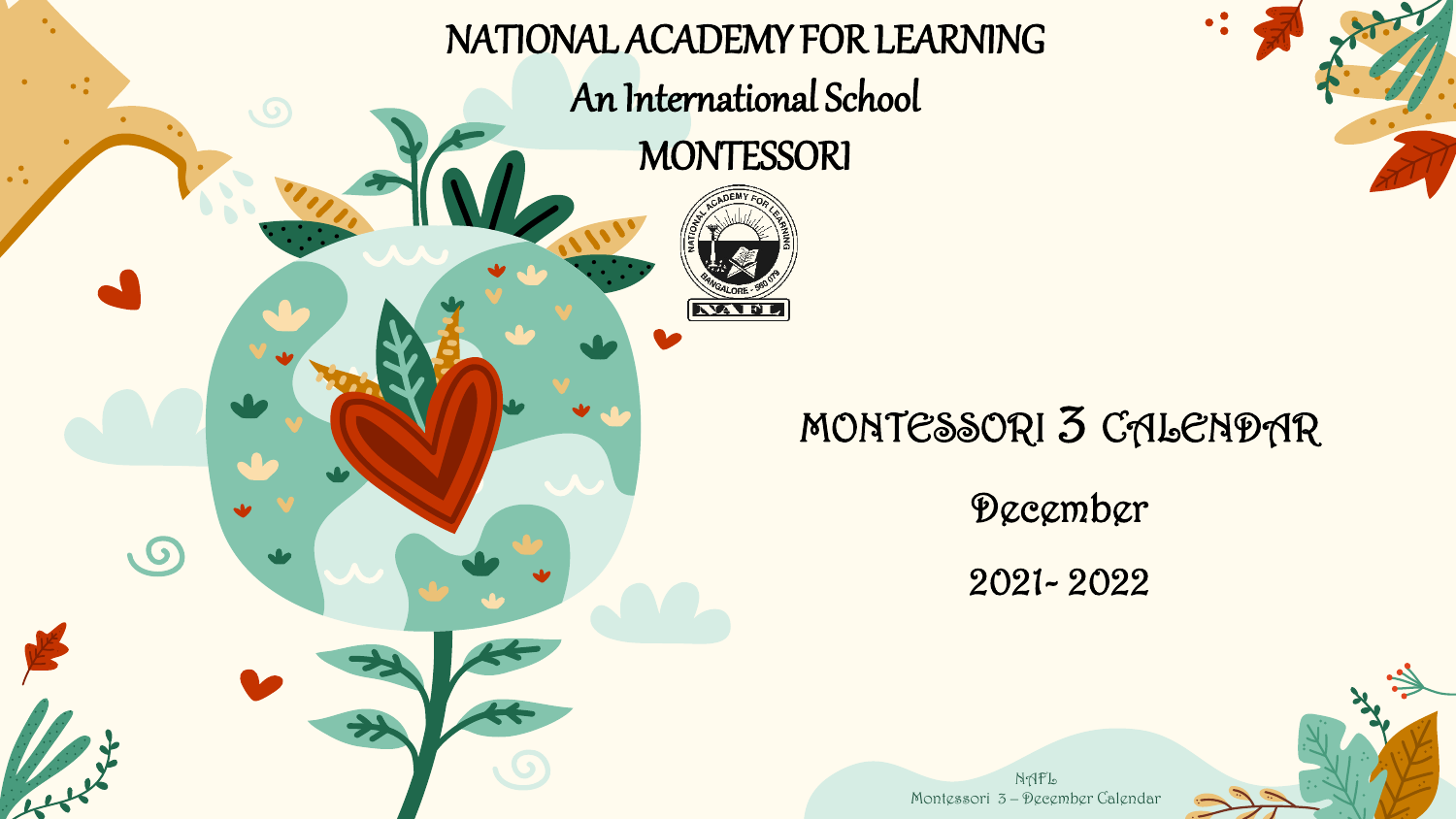

a sel

Montessori - 3 December – Plant life



Theme based synchronous sessions We discuss:

- ➢ Parts of a plant we consume
- ➢ Characteristics of aquatic and terrestrial plants
- ➢ Plant adaptations and characteristics
- ➢ Germination and harvesting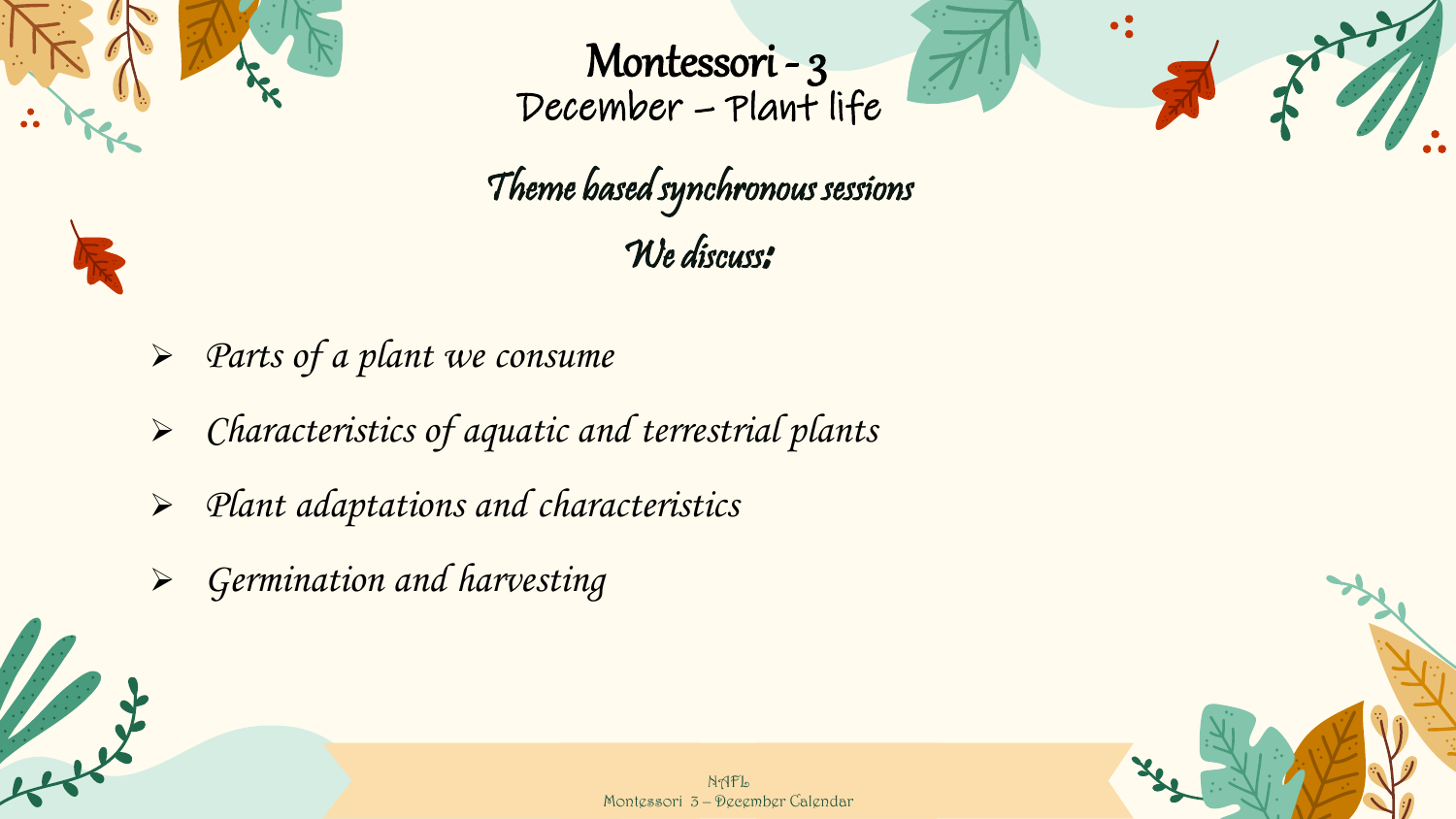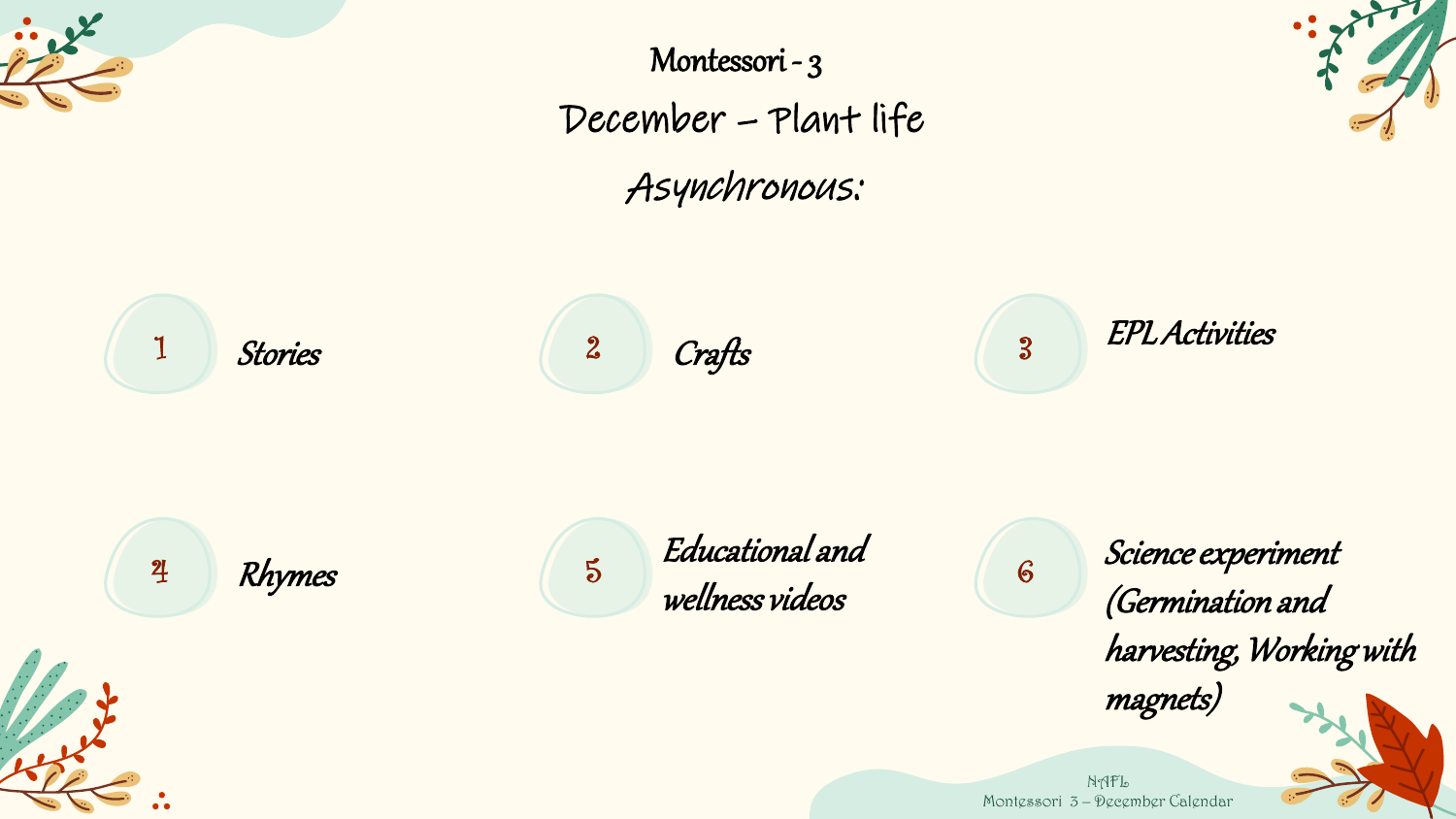

Montessori - 3

December – Plant life

Academic sessions:

**A** Reading 'time'



**Descending Order** 

Sight words and Instruction words

 $S$ kip counting by ten

 $\blacktriangleright$  Introduction to multiplication





Prepositions

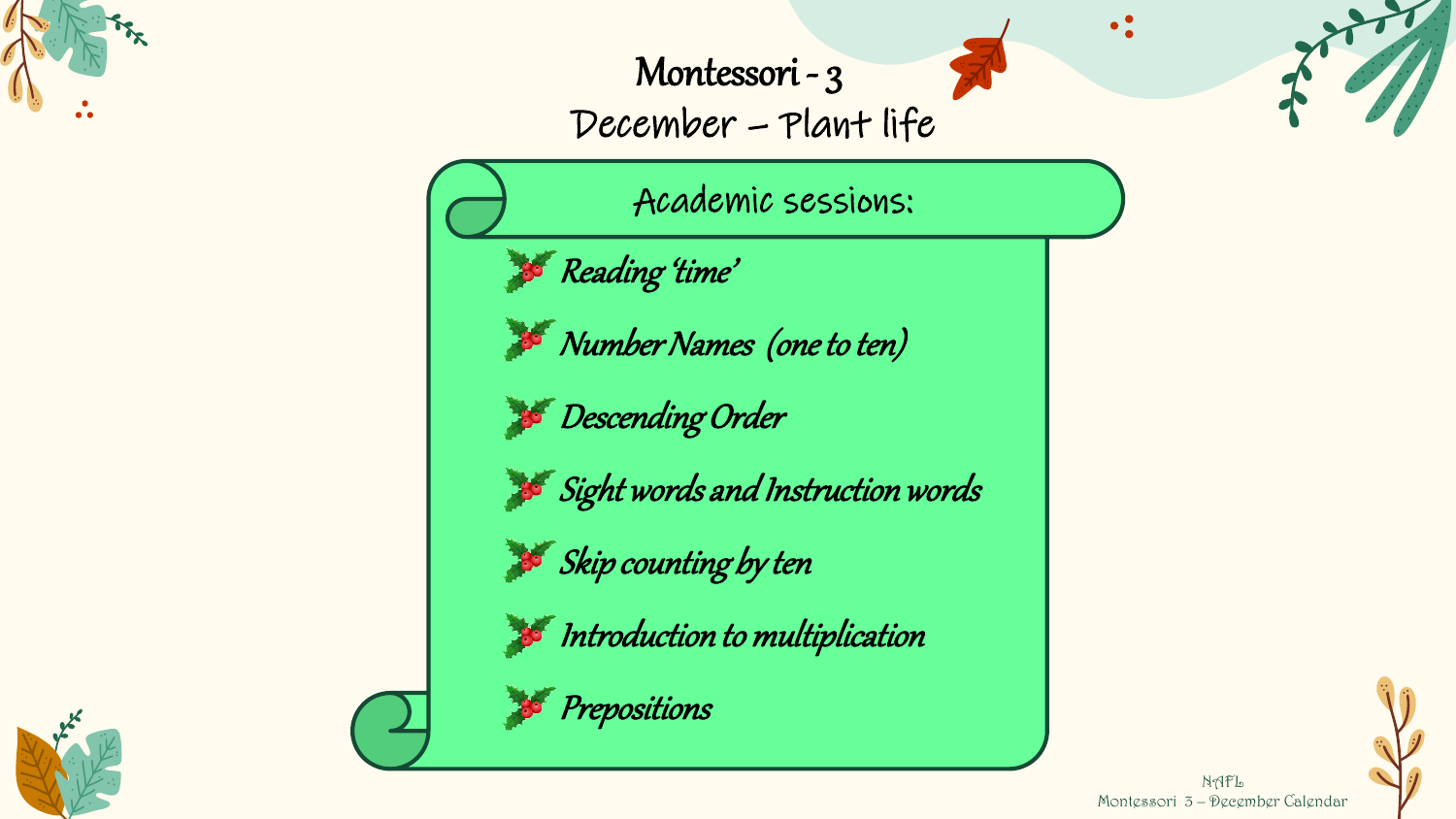

Special Days: Montessori - 3 December – Plant life

December 20<sup>th</sup> – Garden Day December 24th – Christmas Assembly



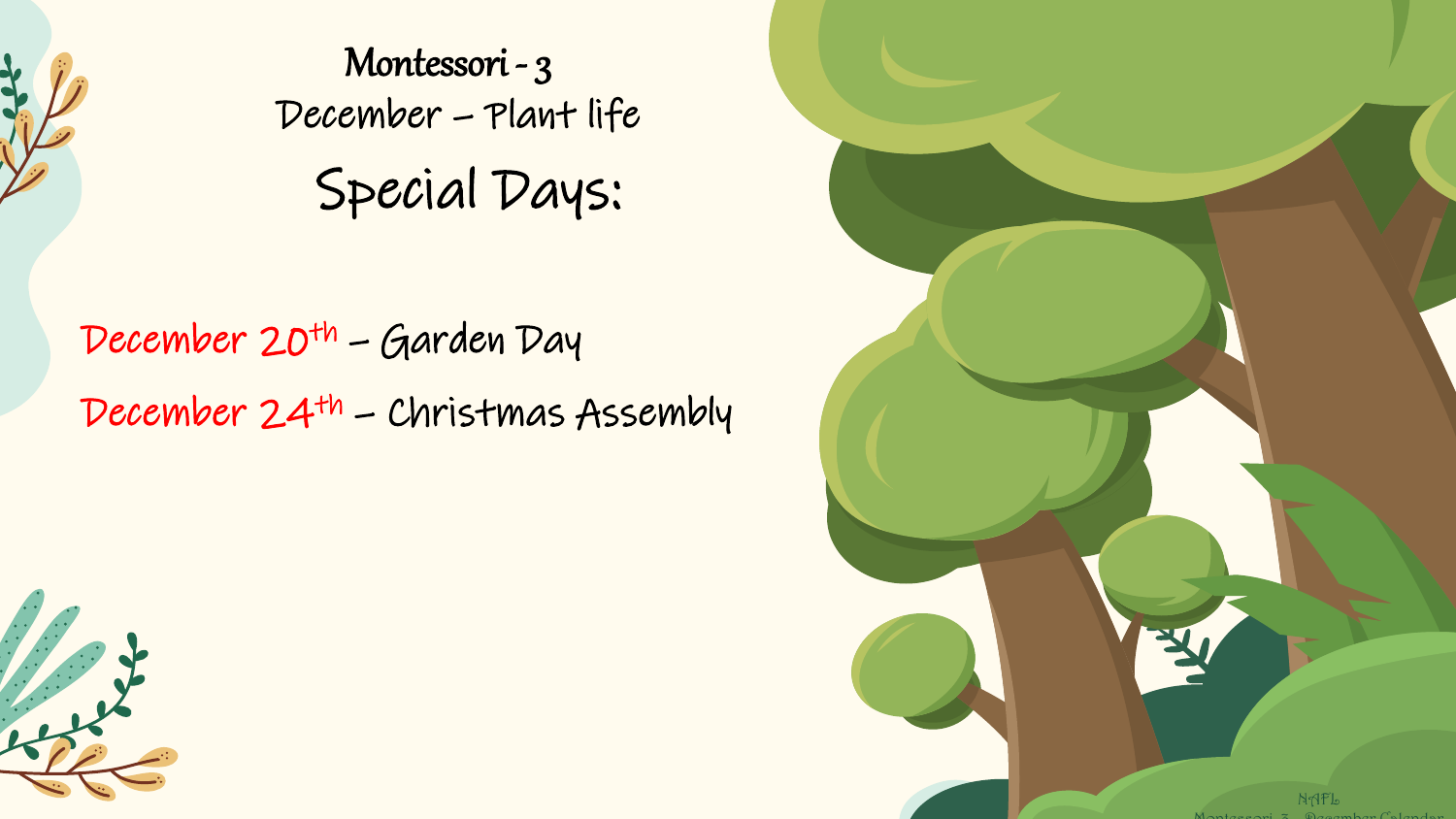

## Let us grow green!



 $\mathbb{R}^{\mathbb{R}^{\mathbb{Z}}}$ 

NAFL Montessori 3 – December Calendar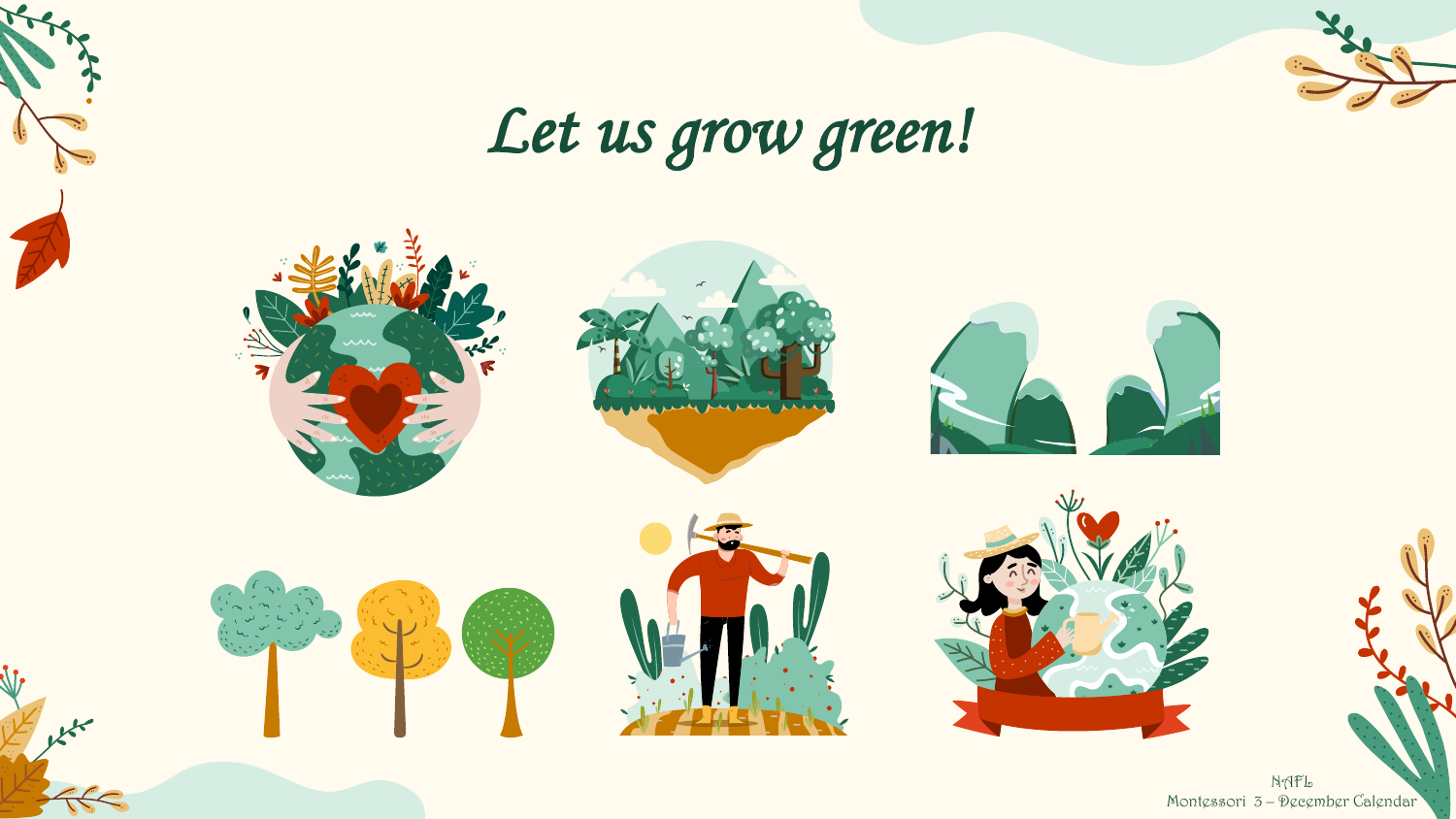

Montessori - 3 December – Plant life



## What the hand does, the mind remembers!





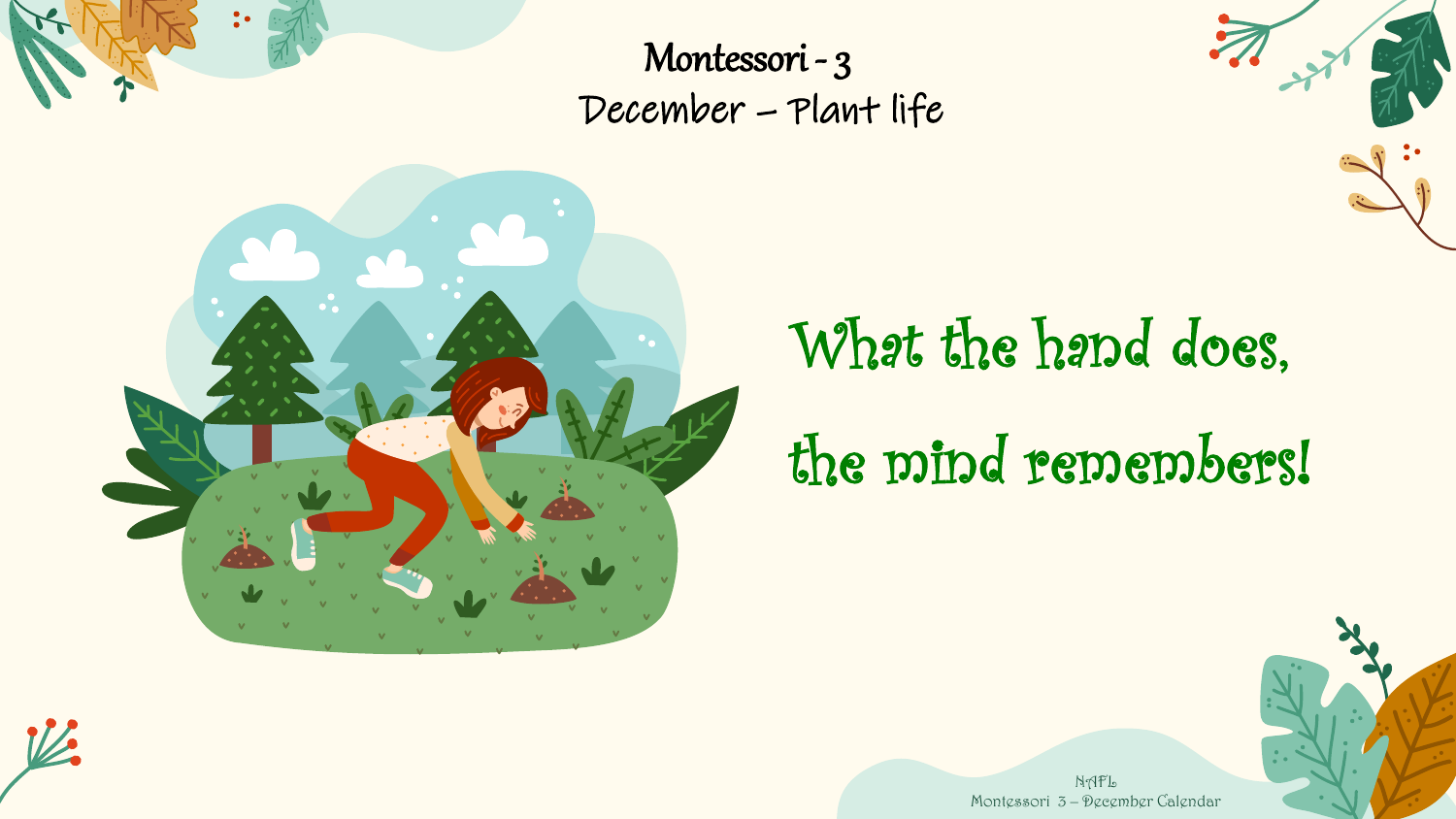

Principal: Ms Indira Jayakrishnan

Coordinators: Ms Pushpa, Ms Divya Grade Teachers: Ms Shubha , Ms Neethu , Ms Srimathi, Ms Ridhi , Ms Ashwini, Ms Deepti, Ms Krithika